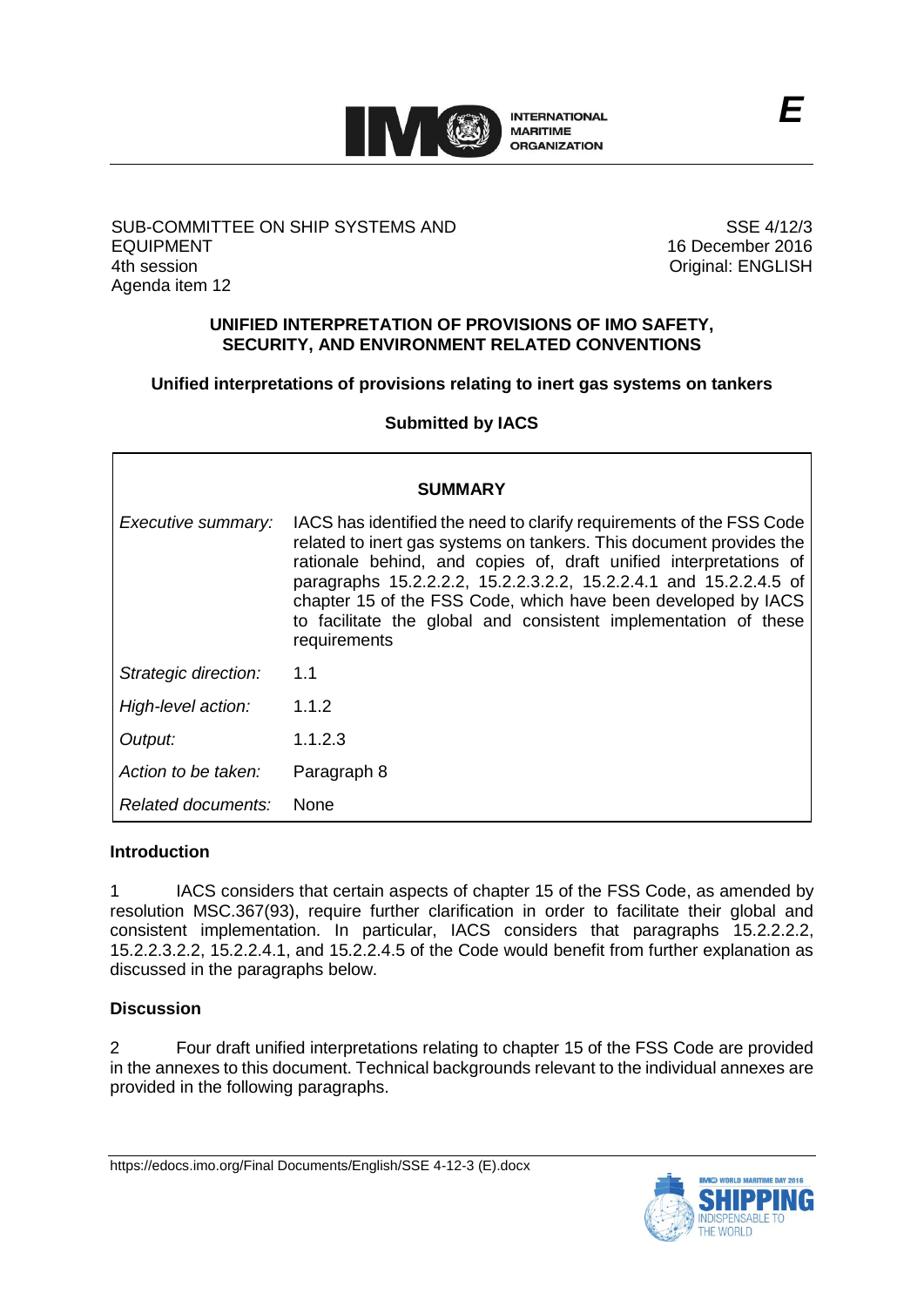### 3 Annex 1 – paragraph 15.2.2.2.2 of the FSS Code

The revised FSS Code has transformed the previous prescriptive shutdown requirements to a general requirement referring to all alarm criteria in the FSS Code (i.e. paragraphs 15.2.2.4 (Requirements for all systems – Indicators and alarms), 15.2.3.2 (Requirements for flue gas and inert gas generator systems – Indicators and alarms) and 15.2.4.2 (Requirements for nitrogen generator systems – Indicators and alarms). It is considered important to provide an interpretation as to what should trigger an automatic shutdown of the inert gas system and its components, while not increasing the criteria beyond those that exist today.

### 4 Annex 2 – paragraph 15.2.2.3.2.2 of the FSS Code

Under the previous version of the FSS Code it was common practice that the required locking arrangement for valves was an acceptable manual control system. The new FSS Code specifies that the control system shall provide unambiguous information about the operational status of such valves to at least the control panel, as required by paragraph 15.2.2.4 of the Code. This is understood to mean that such valves, even though required to be provided with a locking arrangement under the control of a responsible officer, have to be provided with position indicators with signal feed to a control panel.

# 5 Annex 3 – paragraph 15.2.2.4.1 of the FSS Code

The operational status of the inert gas system relates to whether inert gas is delivered to the cargo deck or not. As a suitable indicator, the position of the gas regulating valve and pressure/flow of the inert gas mains forward of the non-return devices is proposed.

6 Annex 4 – paragraph 15.2.2.4.5 of the FSS Code

As required by paragraph 15.2.2.4.5 of the FSS Code, the term "alarm system independent" implies that the low-low pressure alarm is required to be a pressure transmitter which is independent of the pressure transmitter that is required for the low and high pressure alarms and the pressure recording device, except when the shutdown option is selected. In the event that an automatic shutdown is provided, the reason for shutdown should be alarmed. Also, the shutdown cannot prevent the operation of ballast pumps and bilge drainage of cargo pump rooms.

7 Based on the above understandings, IACS has developed draft unified interpretations of paragraphs 15.2.2.2.2, 15.2.2.3.2.2, 15.2.2.4.1 and 15.2.2.4.5 of chapter 15 of the FSS Code, copies of which are provided in the annexes to this document.

# **Action requested of the Sub-Committee**

8 The Sub-Committee is invited to consider the foregoing, and the copies of the draft unified interpretations provided in the annexes, and take action as appropriate.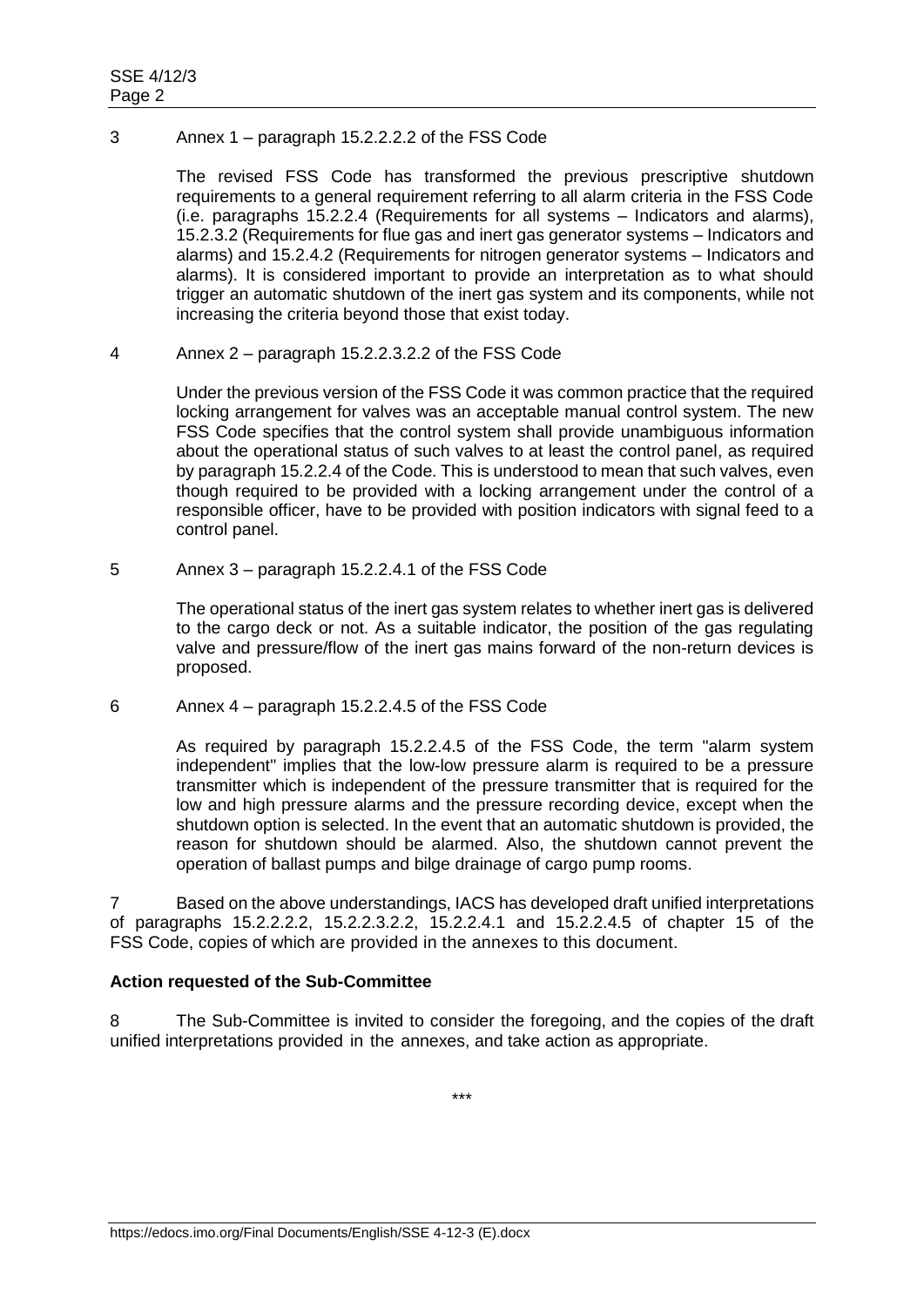### **DRAFT UNIFIED INTERPRETATION OF PARAGRAPH 15.2.2.2.2 OF CHAPTER 15 OF THE FSS CODE**

### **Automatic shutdown of the inert gas system and its components parts**

Paragraph 15.2.2.2.2 of the FSS Code, as amended by resolution MSC.367(93), states:

"Automatic shutdown of the inert gas system and its components parts shall be arranged on predetermined limits being reached, taking into account the provisions of paragraphs 2.2.4, 2.3.2 and 2.4.2."

### **Interpretation**

Paragraph 15.2.2.2.2 of the FSS Code is interpreted to imply that automatic shutdown of the inert gas system and its components should involve the following:

- .1 shutdown of fans and closing of regulating valve for the following:
	- .1 high water level in scrubber (not applicable for  $N_2$ );
	- .2 low pressure/flow to scrubber (not applicable for  $N_2$ ); and
	- .3 high-high temperature of inert gas supply.
- .2 closing of regulating valve as follows:
	- .1 high oxygen content (in excess of 5% by volume);
	- .2 failure of blowers/fans or  $N_2$  compressors.
- .3 activation of double-block and bleed arrangement upon:
	- .1 loss of inert gas supply (for ships with double block and bleed replacing water seal); and
	- .2 loss of power.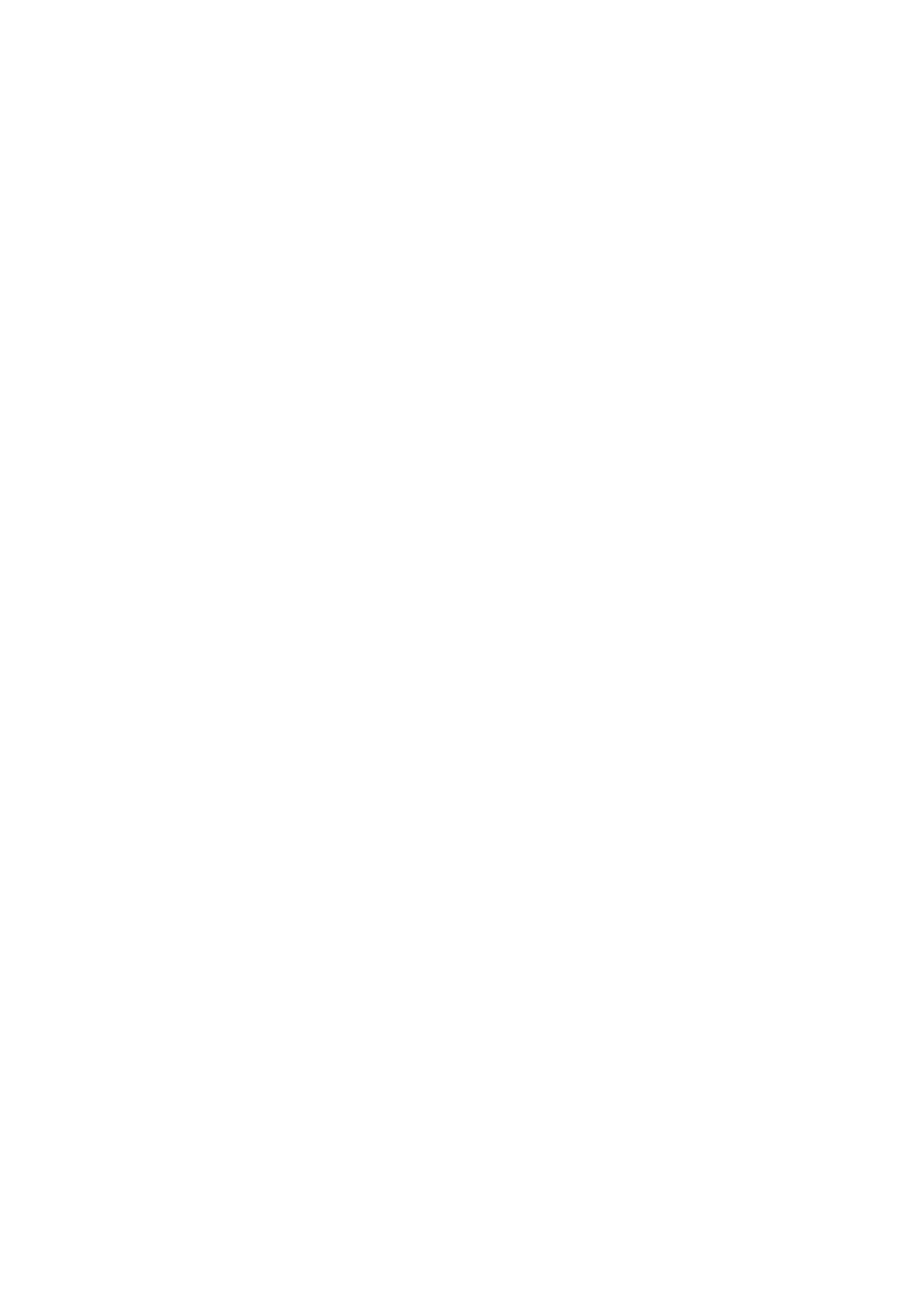### **DRAFT UNIFIED INTERPRETATION OF PARAGRAPH 15.2.2.3.2.2 OF CHAPTER 15 OF THE FSS CODE**

#### **Operational status of valves to cargo tanks**

Paragraph 15.2.2.3.2.2 of the FSS Code, as amended by resolution MSC.367(93), states:

"The inert gas main shall be fitted with branch piping leading to the cargo tank. Branch piping for inert gas shall be fitted with either stop valves or equivalent means of control for isolating each tank. Where stop valves are fitted, they shall be provided with locking arrangements. The control system shall provide unambiguous information of the operational status of such valves to at least the control panel required in paragraph 2.2.4."

#### **Interpretation**

Paragraph 15.2.2.3.2.2 of the FSS Code is interpreted to mean that stop valves in branch piping leading from the inert gas main to cargo tanks should be provided with locking arrangements and position indicators providing open/intermediate/closed status information in the control panel required in paragraph 15.2.2.4 of the FSS Code. Limit switches should be used to positively indicate both open and closed positions. Intermediate position status should be indicated when the valve is in neither open nor closed position.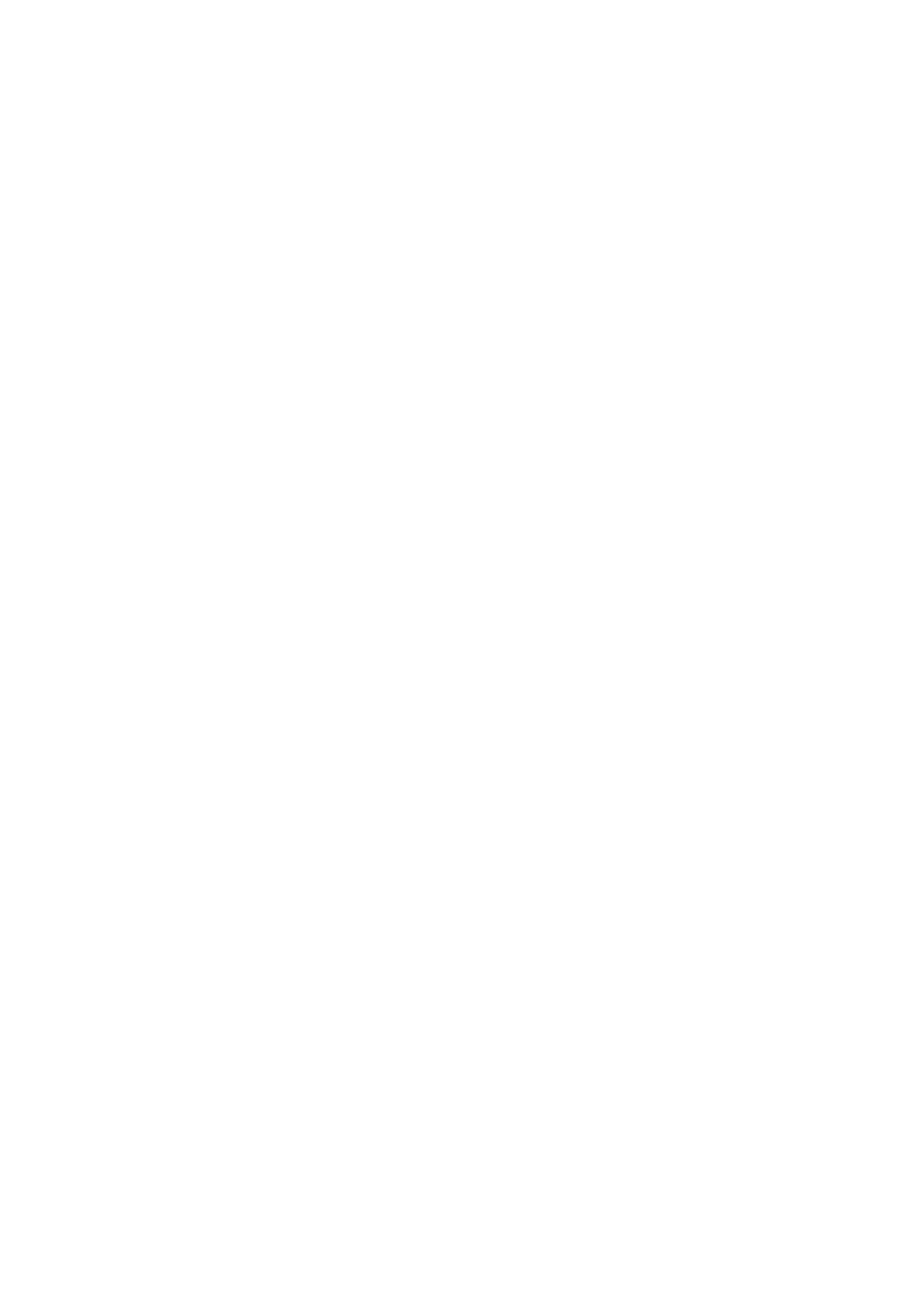### **UNIFIED INTERPRETATION OF PARAGRAPH 15.2.2.4.1 OF CHAPTER 15 OF THE FSS CODE**

#### **Operational status of the inert gas system**

Paragraph 15.2.2.4.1 of the FSS Code, as amended by resolution MSC.367(93), states:

"The operation status of the inert gas system shall be indicated in a control panel."

#### **Interpretation**

The requirement in paragraph 15.2.2.4.1 of the FSS Code for indication of the operational status of the inert gas system should be based on whether inert gas is supplied to the cargo deck area or not. The indication should be based on the operational status of the gas regulating valve and on the pressure or flow of the inert gas mains forward of the non-return devices. However, the operational status of the inert gas system as required in paragraph 15.2.2.4.1 of the FSS Code should not be considered to require additional indicators and alarms other than those specified in paragraphs 15.2.2.4, and 15.2.3.2 or 15.2.4.2, as appropriate, of the FSS Code.